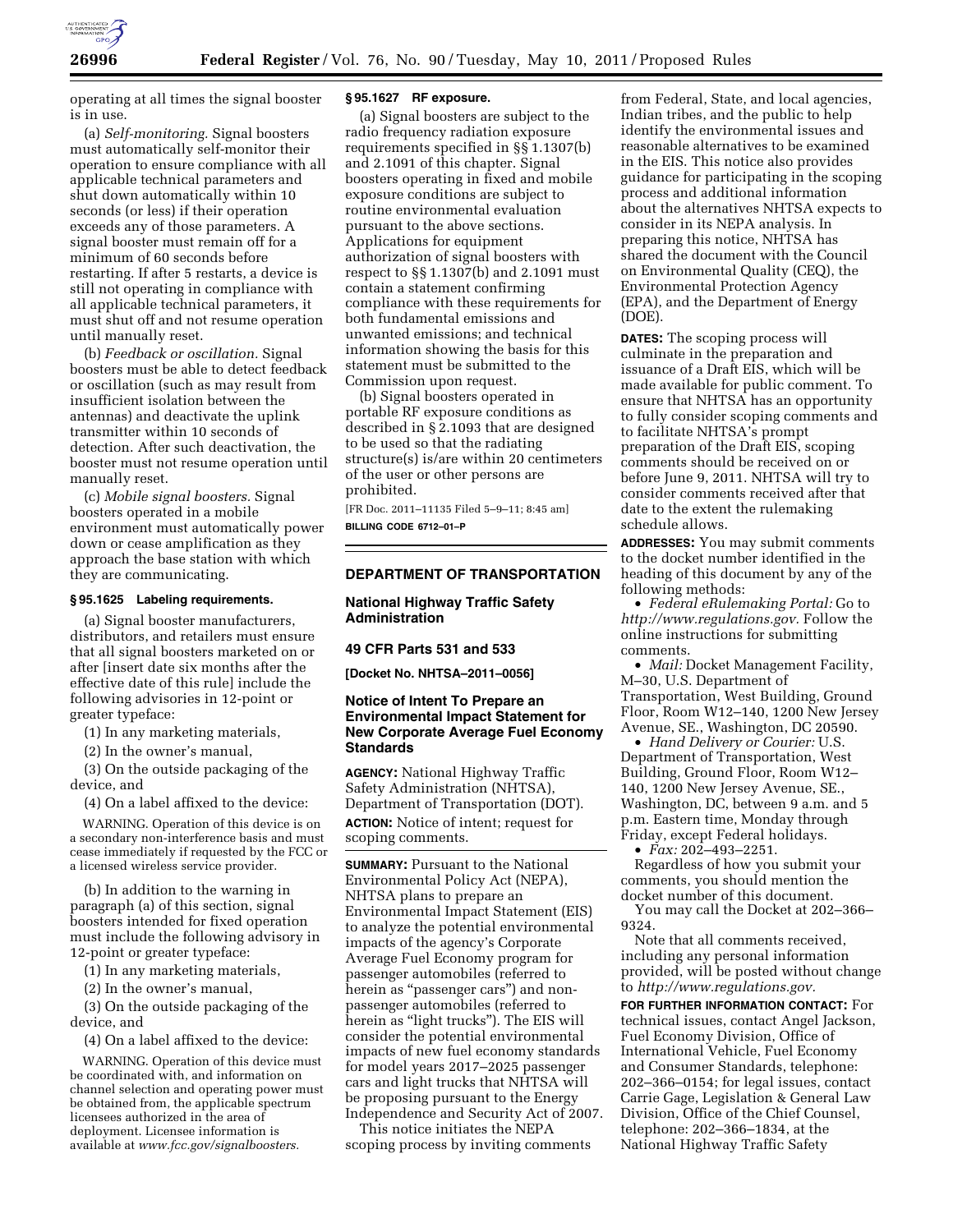Administration, 1200 New Jersey Avenue, SE., Washington, DC 20590. **SUPPLEMENTARY INFORMATION:** In a forthcoming notice of proposed rulemaking (NPRM), NHTSA intends to propose Corporate Average Fuel Economy (CAFE) standards for model years (MYs) 2017–2025 passenger cars and light trucks pursuant to the Energy Policy and Conservation Act (EPCA), as amended by the Energy Independence and Security Act of 2007 (EISA).<sup>1</sup> In connection with this action, NHTSA will prepare an Environmental Impact Statement (EIS) to analyze the potential environmental impacts of the proposed CAFE standards and reasonable alternative standards pursuant to the National Environmental Policy Act (NEPA) and implementing regulations issued by the Council on Environmental Quality (CEQ) and NHTSA.2 NEPA instructs Federal agencies to consider the potential environmental impacts of their proposed actions and those of possible alternative actions. To inform decisionmakers and the public, the EIS will compare the potential environmental impacts of the agency's Preferred Alternative and a spectrum of alternatives, including a ''no action'' alternative. As required by NEPA, the EIS will consider direct, indirect, and cumulative impacts of the proposed action and alternatives and will discuss impacts in proportion to their significance.

*Background.* EPCA, as amended by EISA, sets forth extensive requirements concerning the establishment of CAFE standards. It requires the Secretary of Transportation 3 to establish average fuel economy standards at least 18 months before the beginning of each model year and to set them at ''the maximum feasible average fuel economy level that the Secretary decides the manufacturers can achieve in that model year."<sup>4</sup> When setting "maximum feasible'' fuel economy standards, the Secretary is required to "consider technological feasibility, economic practicability, the effect of other motor vehicle standards of the Government on fuel economy, and the need of the United States to conserve energy.'' 5

NHTSA construes the statutory factors as including environmental and safety considerations.6

As amended by EISA in December 2007, EPCA further directs the Secretary, after consultation with the Secretary of Energy and the Administrator of the Environmental Protection Agency (EPA), to establish average fuel economy standards separately for passenger cars and for light trucks manufactured in each model year beginning with MY 2011. In doing so, the Secretary of Transportation is required to comply with special provisions relating to the standards for model years 2011–2030. The Secretary is required to "prescribe annual fuel economy standard increases that increase the applicable average fuel economy standard ratably beginning with model year 2011 and ending with model year 2020,"7 and those standards must "achieve a combined fuel economy average for model year 2020 of at least 35 miles per gallon for the total fleet of passenger and non-passenger automobiles manufactured for sale in the United States for that model year."<sup>8</sup> For MYs 2021–2030, the passenger car and light truck standards must simply be the "maximum feasible" average fuel economy standard for each of those fleets for each model year.9 Additionally, the standards for passenger cars and light trucks must be ''based on 1 or more vehicle attributes related to fuel economy'' and expressed "in the form of a mathematical function,'' and may be established for not more than five model years.10 EISA also mandates a minimum standard for domestically manufactured passenger cars.11

On May 19, 2009, President Obama announced a new National Fuel Efficiency Policy for establishing

7 49 U.S.C. 32902(b)(2)(C).

9 *Id.* §§ 32902(b)(2)(B), 32902(f).

10 *Id.* §§ 32902(b)(3)(A), 32902(b)(3)(B).

<sup>11</sup> *Id.* § 32902(b)(4) ("each manufacturer shall also meet the minimum standard for domestically manufactured passenger automobiles, which shall be the greater of (A) 27.5 miles per gallon; or (B) 92 percent of the average fuel economy projected by the Secretary for the combined domestic and non-domestic passenger automobile fleets manufactured for sale in the United States by all manufacturers in the model year \* \* \* .").

consistent, harmonized, and streamlined requirements to improve fuel economy and reduce greenhouse gas (GHG) emissions for all new passenger cars and light trucks sold in the United States.12 Pursuant to that announcement, NHTSA and EPA finalized the first-ever joint rulemaking to establish fuel economy standards and GHG standards for light duty vehicles on April 1, 2010. NHTSA established CAFE standards under EPCA/EISA and EPA established GHG emissions standards under the Clean Air Act.13 The CAFE standards covered MY 2012– 2016 passenger cars and light trucks and were estimated to require a combined average fleet-wide fuel economy of 34.1 mpg by 2016.14

Following the first phase of the National Program, in a Presidential Memorandum issued May 21, 2010, President Obama requested that EPA and NHTSA build on the first joint rulemaking to continue a coordinated National Program to improve fuel efficiency and reduce greenhouse gas emissions of light-duty vehicles for MYs 2017–2025.15 The Memorandum stated that the National Program should seek to produce joint Federal standards that are harmonized with applicable State standards, achieve substantial annual progress in reducing transportation sector GHG emissions and fossil fuel consumption, and strengthen the industry and enhance job creation in the United States. As part of implementing this program, the President asked that the Administrators of EPA and NHTSA work with the State of California to develop a technical assessment to inform the rulemaking process.16 The President also requested that the two agencies issue a Notice of Intent to Issue a Proposed Rule that announces plans for setting stringent fuel economy and

14The EPA GHG standards were estimated to require a combined average fleet-wide level of 250 grams/mile CO2-equivalent for MY 2016, which is equivalent to 35.5 mpg if all of the technologies used to reduce GHG emissions are tailpipe CO<sub>2</sub> reducing technologies. The 250 g/mi  $CO<sub>2</sub>$  equivalent level assumes the use of credits for air conditioning improvements worth 15 g/mi in MY 2016.

15*See* The White House, Office of the Press Secretary, *Presidential Memorandum Regarding Fuel Efficiency Standards* (May 21, 2010), *available at [http://www.whitehouse.gov/the-press-office/](http://www.whitehouse.gov/the-press-office/presidential-memorandum-regarding-fuel-efficiency-standards)  [presidential-memorandum-regarding-fuel](http://www.whitehouse.gov/the-press-office/presidential-memorandum-regarding-fuel-efficiency-standards)[efficiency-standards](http://www.whitehouse.gov/the-press-office/presidential-memorandum-regarding-fuel-efficiency-standards)* (last visited Mar. 8, 2011).

16*See Interim Joint Technical Assessment Report,*  available at: *[http://www.nhtsa.gov/staticfiles/](http://www.nhtsa.gov/staticfiles/rulemaking/pdf/cafe/2017+CAFE-GHG_Interim_TAR2.pdf)  [rulemaking/pdf/cafe/2017+CAFE–](http://www.nhtsa.gov/staticfiles/rulemaking/pdf/cafe/2017+CAFE-GHG_Interim_TAR2.pdf)  GHG*\_*Interim*\_*[TAR2.pdf](http://www.nhtsa.gov/staticfiles/rulemaking/pdf/cafe/2017+CAFE-GHG_Interim_TAR2.pdf)* (Sept. 2010)

<sup>1</sup>EISA is Public Law 110–140, 121 Stat. 1492 (December 19, 2007). Portions of EPCA related to fuel economy are codified at 49 U.S.C. 32901 *et seq.* 

<sup>2</sup>NEPA is codified at 42 U.S.C. 4321–4347. CEQ's NEPA implementing regulations are codified at 40 CFR Parts 1500–1508, and NHTSA's NEPA implementing regulations are codified at 49 CFR Part 520.

<sup>3</sup>NHTSA is delegated responsibility for implementing the EPCA fuel economy requirements assigned to the Secretary of Transportation. 49 CFR 1.50, 501.2(a)(8).

<sup>4</sup> 49 U.S.C. 32902(a).

<sup>5</sup> 49 U.S.C. 32902(f).

<sup>6</sup>For environmental considerations, *see Center for Auto Safety* v. *NHTSA,* 793 F.2d 1322, 1325 n. 12 (DCCir. 1986); *Public Citizen* v. *NHTSA,* 848 F.2d 256, 262–3 n. 27 (DCCir. 1988) (noting that ''NHTSA itself has interpreted the factors it must consider in setting CAFE standards as including environmental effects''); *Center for Biological Diversity* v. *NHTSA,*  538 F.3d 1172, 1196 (9th Cir. 2008). For safety considerations, *see, e.g., Competitive Enterprise Inst.* v. *NHTSA,* 956 F.2d 321, 322 (DCCir. 1992) (*citing Competitive Enterprise Inst.* v. *NHTSA,* 901 F.2d 107, 120 n.11 (DCCir. 1990)).

<sup>8</sup> *Id.* § 32902(b)(2)(A).

<sup>12</sup>President Obama Announces National Fuel Efficiency Policy, The White House, May 19, 2009. Available at: *[http://www.whitehouse.gov/](http://www.whitehouse.gov/the_press_office/President-Obama-Announces-National-Fuel-Efficiency-Policy/) the*\_*press*\_*[office/President-Obama-Announces-](http://www.whitehouse.gov/the_press_office/President-Obama-Announces-National-Fuel-Efficiency-Policy/)[National-Fuel-Efficiency-Policy/](http://www.whitehouse.gov/the_press_office/President-Obama-Announces-National-Fuel-Efficiency-Policy/)* (last visited Mar. 4, 2011).

<sup>13</sup>*See* 42 U.S.C. 7521(a).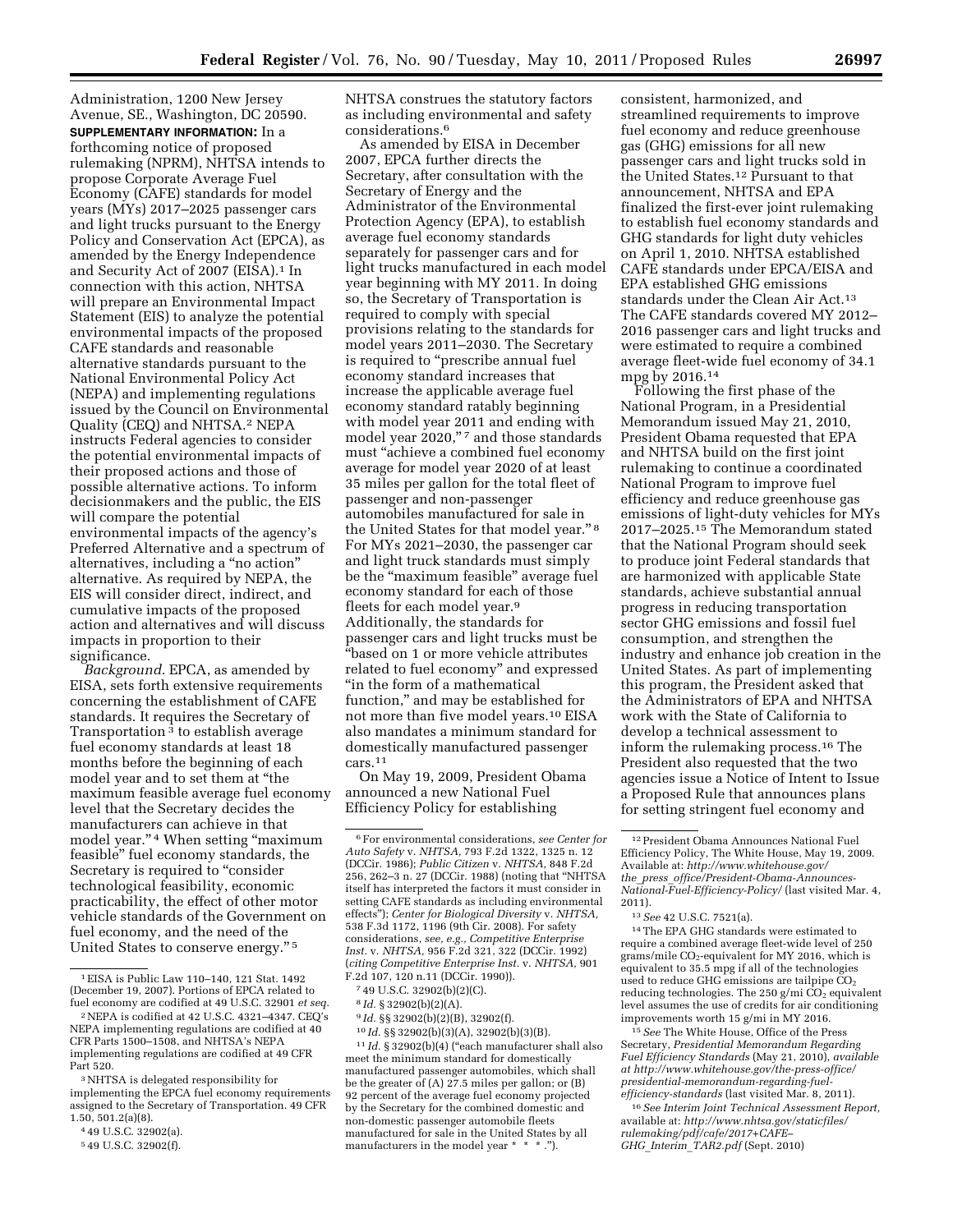greenhouse gas emissions standards for light-duty vehicles for MY 2017 and beyond. On October 1, 2010, NHTSA and EPA jointly issued that notice concurrently with the Interim Joint Technical Assessment Report.17

In response to the President's call to provide greater certainty and incentives for long-term innovation by manufacturers, NHTSA is planning to set CAFE standards for MY 2017–2025 passenger cars and light-duty trucks, and NHTSA intends to do this in a joint rulemaking with EPA, in which EPA will set GHG standards for the same model years and vehicles. As noted above, however, NHTSA's statutory authority allows the agency to take final action prescribing CAFE standards in increments of no more than five model years.18 In order to address this statutory limitation, NHTSA is considering proposing standards for the MY 2017–2025 timeframe, with the express condition that the standards for  $M\bar{Y}s$  2022–2025 would be subject to a mid-term technology assessment and review. NHTSA would adopt standards for MYs 2017–2025, but standards for MYs 2022–2025 would not become effective at the established level unless and until NHTSA affirmed in a later rulemaking that they were, based on information available at the time of the later rulemaking, the maximum feasible standards for those model years. This condition would appear in the regulations. Because these two NHTSA actions would be proposed together to increase the efficiency of the light-duty fleet, and because they would be part of a joint NHTSA/EPA rulemaking for a coordinated National Program covering MYs 2017–2025, NHTSA plans to address the potential environmental impacts of the proposed alternatives for the full MY 2017–2025 period in a single EIS, notwithstanding the provision for a mid-term technology assessment and review.19 NHTSA specifically seeks comment on the agency's proposed approach of analyzing the action for the MY 2017– 2025 period in a single EIS.

As required by statute, NHTSA's upcoming NPRM will propose separate attribute-based standards for MY 2017– 2025 passenger cars and for MY 2017– 2025 light trucks.20 As in the last CAFE rulemaking, NHTSA plans to propose vehicle footprint as the attribute. Each individual vehicle model would have a specific fuel economy target based on the fuel economy capability of those motor vehicles having the same footprint as that vehicle model.21 Fuel economy targets would reflect, in part, NHTSA's analysis of the technological and economic capabilities of the industry within the rulemaking timeframe. A manufacturer's CAFE standard, in turn, would be based on the target levels set for its particular mix of vehicles in that model year. Compliance would be determined by comparing a manufacturer's harmonically averaged fleet fuel economy levels in a model year with a required fuel economy level calculated using the manufacturer's actual production levels and the targets for each vehicle it produces.22

Under NEPA, the purpose of and need for an agency's action inform the range of reasonable alternatives to be considered in its NEPA analysis.23 In developing alternatives for analysis in the EIS, NHTSA must consider EPCA's requirements for setting CAFE standards. As discussed above, EPCA requires the agency to determine what level of CAFE stringency would be the "maximum feasible" for each model year, a determination the agency makes based on the consideration of four statutory factors: technological feasibility, economic practicability, the effect of other standards of the Government on fuel economy, and the need of the United States to conserve energy.24

The alternatives that NHTSA plans to consider are:

• A "no action" alternative, which assumes, for purposes of NEPA analysis, that NHTSA would not issue a rule regarding CAFE standards.25 NEPA requires agencies to consider a ''no action'' alternative in their NEPA analyses and to compare the effects of not taking action with the effects of the reasonable action alternatives in order to demonstrate the different environmental effects of the action alternatives. The recent EISA

amendments to EPCA direct NHTSA to set new CAFE standards and do not permit the agency to take no action on fuel economy.26 This ''No Action Alternative'' is also referred to as the ''baseline.''

• Alternatives calculated at the upper point and at the lower point of the range between 2% and 7%, representing annual fuel economy stringency increases from the MY 2016 standards, from 2017 through 2025. The calculations and the related evaluation of impacts would be performed separately for passenger cars and light trucks at each of these points so as to demonstrate their effects independently, since car and truck standards could increase at different rates from one another and at different rates in different years. These alternatives would bracket the range of actions the agency may select.

• The Preferred Alternative, reflecting annual stringency increases for both passenger cars and light trucks that fall at levels between the upper and lower bounds identified above. NHTSA has not yet identified its Preferred Alternative.

Thus, NHTSA plans to analyze the impacts of eight different standards for the DEIS: Two points bracketing the possible action alternatives for cars (2% per year and 7% per year) and two points bracketing the possible alternatives for trucks (2% per year and 7% per year), as well as a No Action Alternative and Preferred Alternative for cars and a No Action Alternative and Preferred Alternative for trucks.

NHTSA has tentatively concluded that this range of annual percentage increases would satisfy EPCA's requirement that the standards be "maximum feasible" for each model year, based on the different ways NHTSA could weigh EPCA's four statutory factors. For example, the most stringent average annual increase NHTSA is considering for both passenger cars and light trucks (7%) weighs energy conservation and climate change considerations more heavily and technological feasibility and economic practicability less heavily. In contrast, the least stringent annual increase

<sup>17</sup>*See* 75 FR 62739 (Oct. 13, 2010).

<sup>18</sup> 49 U.S.C. 32902(b)(3)(B).

<sup>19</sup>*See* 40 CFR 1508.18(b)(3) (including as federal actions under NEPA ''[a]doption of programs, such as a group of concerted actions to implement a specific policy or plan; systematic and connected agency decisions allocating agency resources to implement a specific statutory program or executive directive.'').

<sup>20</sup>*See* 49 U.S.C. 32902(b)(3)(A).

<sup>21</sup> Vehicle models made by different manufacturers would have the same fuel economy target if they had the same quantity of the attribute upon which the standards are based.

<sup>22</sup>While manufacturers may use a variety of flexibility mechanisms to comply with CAFE, including credits earned for over-compliance and production of flexible-fuel vehicles, NHTSA is statutorily prohibited from considering manufacturers' ability to use flexibility mechanisms in determining what level of CAFE standards would be maximum feasible. *See* 49 U.S.C. 32902(h).

<sup>23</sup> 40 CFR 1502.13.

<sup>24</sup>*See* 49 U.S.C. 32902(f).

<sup>25</sup>*See* 40 CFR 1502.14(d).

<sup>26</sup>CEQ has explained that ''[T]he regulations require the analysis of the no action alternative *even if the agency is under a court order or legislative command to act.* This analysis provides a benchmark, enabling decisionmakers to compare the magnitude of environmental effects of the action alternatives. . . . Inclusion of such an analysis in the EIS is necessary to inform the Congress, the public, and the President as intended by NEPA. [*See* 40 CFR 1500.1(a).]'' *Forty Most Asked Questions Concerning CEQ's National Environmental Policy Act Regulations,* 46 FR 18026 (1981) (emphasis added).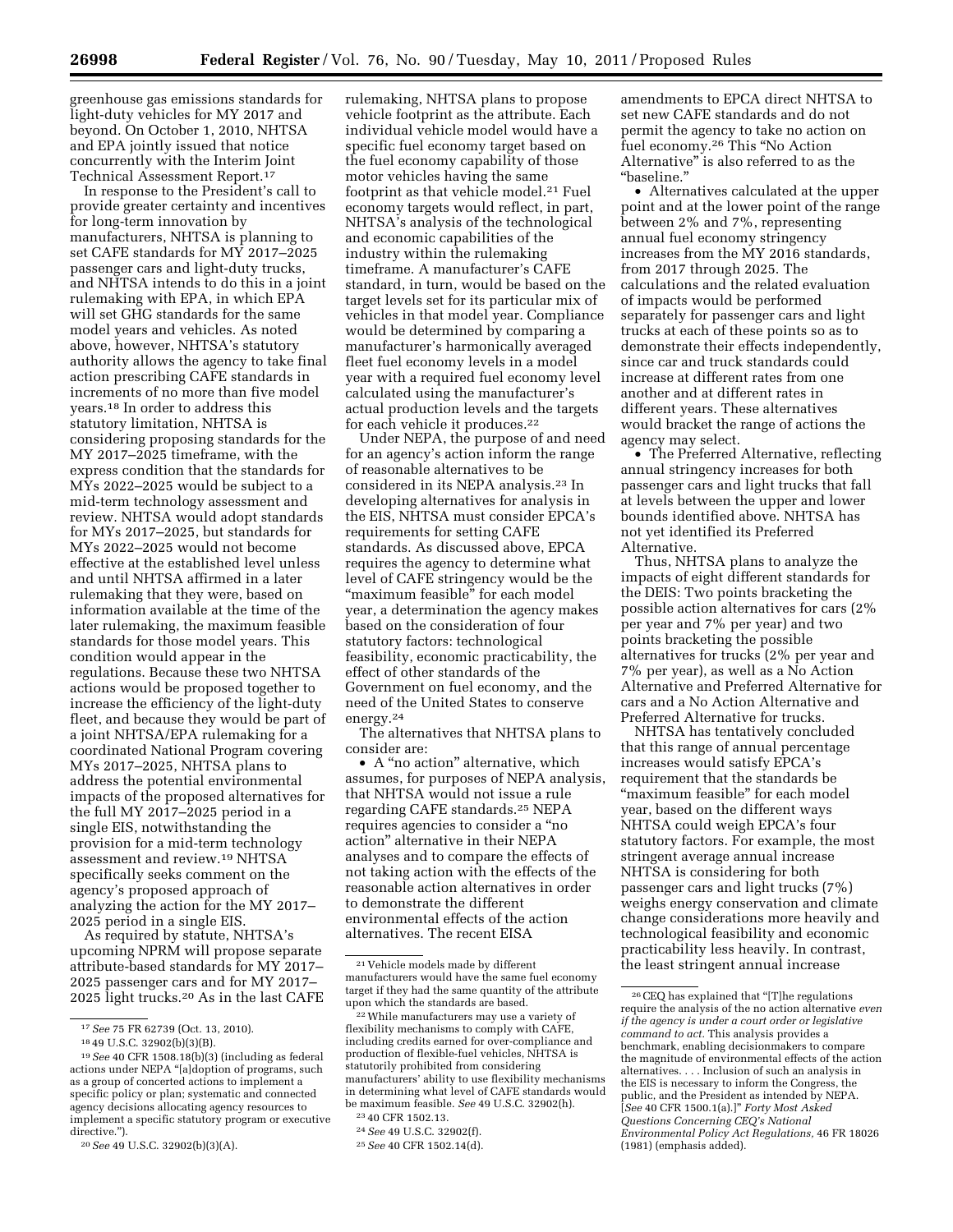NHTSA is considering (2%) places more weight on technological feasibility and economic practicability.

This range reflects differences in the degree of technology adoption across the fleet, in costs to manufacturers and consumers, and in conservation of oil and related reductions in greenhouse gases. For example, the most stringent average annual increase NHTSA is evaluating would require greater adoption of technology across the fleet, including more advanced technology, than the least stringent annual increase NHTSA is evaluating. As a result, the most stringent annual increase would impose greater costs and achieve greater energy conservation and related reductions in greenhouse gases.

This range of stringencies, along with the analysis for the Preferred Alternative, would provide a broad range of information for NHTSA to use in evaluating and weighing the statutory factors of technological feasibility, economic practicability, and energy conservation. It would allow for consideration of differences and uncertainties in the way in which key economic inputs (e.g., the price of fuel and the social cost of carbon) and technological inputs are estimated or valued.

The agency may select one of the above-identified levels of average increase for passenger cars and one for light trucks as its Preferred Alternative or it may select a level of stringency that falls between those extremes. The percentage increases in stringency are "average" increases and may either be constant throughout the period or may vary from year to year, but the average yearly increase over that period will equal the percentage increase selected.

Within the range identified above, NHTSA may consider setting more stringent standards for the earlier years of the rule than for the later years, or, alternatively, setting less stringent standards for the earlier years of the rule than for the later years, depending on our assessment of what would be "maximum feasible" for those time periods for each fleet. In addition, NHTSA may consider setting standards for passenger cars and light trucks that increase at different rates between the high and low levels the agency is considering, depending on the agency's determination of the maximum feasible level for each fleet over time.

*Planned Analysis:* While the main focus of NHTSA's prior CAFE EIS for light duty vehicles (*i.e.,* the EIS for MYs 2012–2016) was the quantification of impacts to energy, air quality, and climate, and qualitative analysis of cumulative impacts resulting from

climate change, it also addressed other potentially affected resources. NHTSA conducted a qualitative review of impacts of the alternatives on other potentially affected resources, such as water resources, biological resources, land use, hazardous materials, safety, noise, historic and cultural resources, and environmental justice.

Similar to past EIS practice, NHTSA plans to analyze environmental impacts related to fuel and energy use, emissions including GHGs and their effects on temperature and climate change, air quality, natural resources, and the human environment. NHTSA also will consider the cumulative impacts of the proposed standards for MY 2017–2025 automobiles together with any past, present, and reasonably foreseeable future actions.

NHTSA anticipates uncertainty in estimating the potential environmental impacts related to climate change. To account for this uncertainty, NHTSA plans to evaluate a range of potential global temperature changes that may result from changes in fuel and energy consumption and GHG emissions attributable to new CAFE standards. It is difficult to quantify how the specific impacts due to the potential temperature changes attributable to new CAFE standards may affect many aspects of the environment. NHTSA will endeavor to gather the key relevant and credible information.

NHTSA intends to rely upon the Intergovernmental Panel on Climate Change (IPCC) 2007 Fourth Assessment Report and subsequent updates, Reports of the U.S. Climate Change Science Program (CCSP) and the current U.S. Global Change Research Program (U.S. GCRP), National Academies and National Research Council assessments of climate impacts, and the EPA Endangerment and Cause or Contribute Findings for Greenhouse Gases under Section 202(a) of the Clean Air Act and the accompanying Technical Support Document (referred to collectively hereinafter as the EPA Endangerment Finding), as sources for recent ''summar[ies] of existing credible scientific evidence which is relevant to evaluating the reasonably foreseeable significant adverse impacts on the human environment.'' 27 NHTSA believes that the IPCC Fourth Assessment Report, the CCSP and U.S. GCRP Reports, the National Academies and National Research Council assessments, and the EPA Endangerment Finding are the most

recent, most comprehensive summaries available, but recognizes that subsequent research may provide additional relevant and credible evidence not accounted for in these Reports. NHTSA may consider such subsequent information as well, to the extent that it provides relevant and credible evidence.

NHTSA expects to rely on previously published EISs, incorporating material by reference ''when the effect will be to cut down on bulk without impeding agency and public review of the action.'' 28 Therefore, the NHTSA NEPA analysis and documentation will incorporate by reference relevant materials, including portions of the agency's prior NEPA documents, where appropriate.

*Scoping and Public Participation:*  NHTSA's NEPA analysis for the MY 2017–2025 CAFE standards will consider the direct, indirect and cumulative environmental impacts of proposed standards and those of reasonable alternatives. The scoping process initiated by this notice seeks public comment on the range of alternatives under consideration, on the impacts to be considered, and on the most important issues for in-depth analysis in the EIS.29

NHTSA invites the public to participate in the scoping process<sup>30</sup> by submitting written comments concerning the appropriate scope of the NEPA analysis for the proposed CAFE standards to the docket number identified in the heading of this notice, using any of the methods described in the **ADDRESSES** section of this notice. NHTSA does not plan to hold a public scoping meeting, because written comments will be effective in identifying and narrowing the issues for analysis.

All comments to the relevant scoping process are welcome. NHTSA is especially interested in comments concerning the evaluation of climate change impacts. In particular, NHTSA requests:

29*See* 40 CFR 1500.5(d), 1501.7, 1508.25. 30Consistent with NEPA and implementing regulations, NHTSA is sending this notice directly to: (1) Federal agencies having jurisdiction by law or special expertise with respect to the environmental impacts involved or authorized to develop and enforce environmental standards; (2) the Governors of every State, to share with the appropriate agencies and offices within their administrations and with the local jurisdictions within their States; (3) organizations representing state and local governments and Indian tribes; and (4) other stakeholders that NHTSA reasonably expects to be interested in the NEPA analysis for the MYs 2017–2025 CAFE standards. *See* 42 U.S.C. 4332(2)(C); 49 CFR 520.21(g); 40 CFR 1501.7, 1506.6.

<sup>27</sup> 40 CFR 1502.22(b)(3); *see* 40 CFR 1502.21. IPCC reports are available at *<http://www.ipcc.ch/>* (last visited Mar. 8, 2011).

<sup>28</sup> 40 CFR 1502.21.